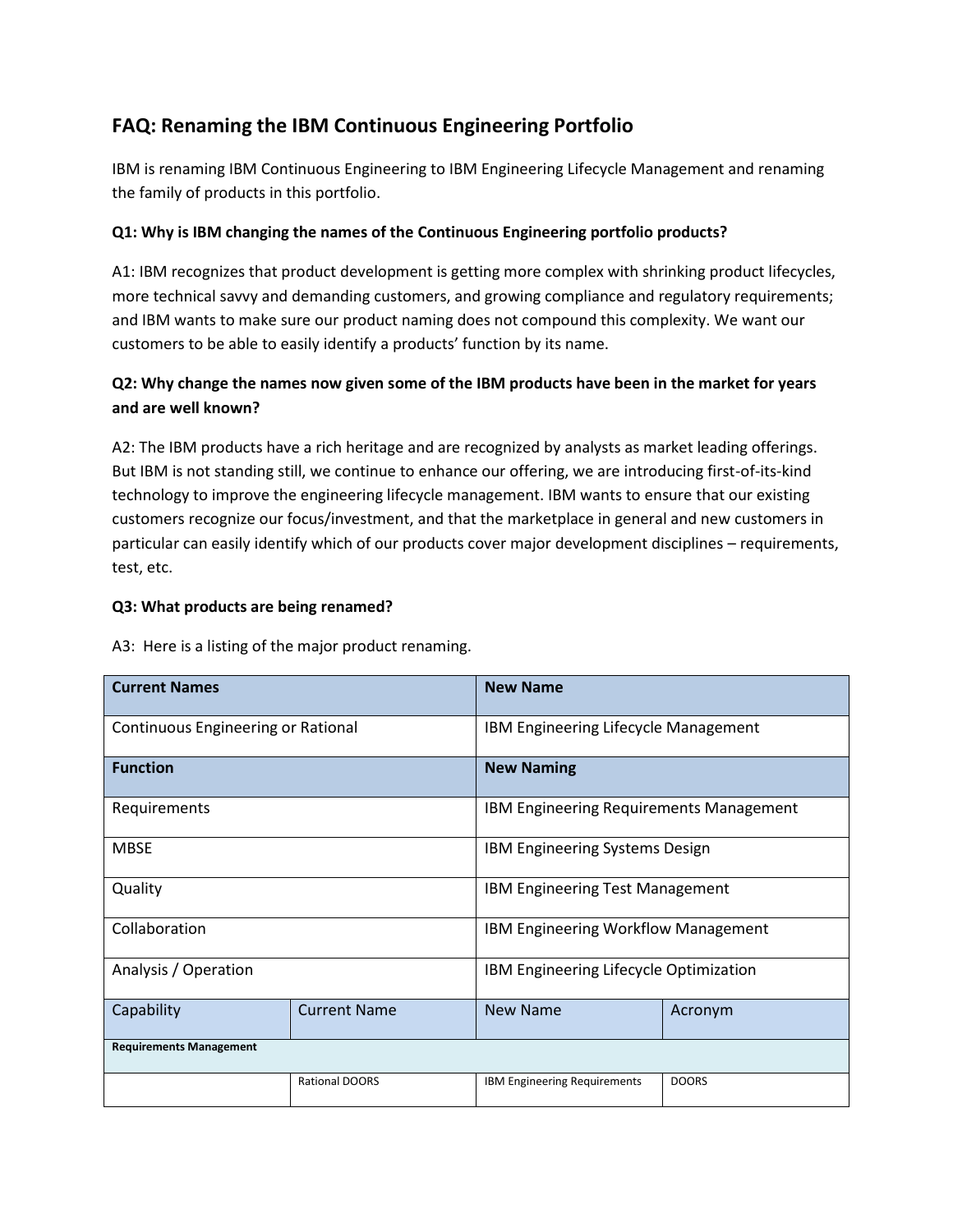|                               |                                                    | <b>Management DOORS Family</b>                                      |                   |
|-------------------------------|----------------------------------------------------|---------------------------------------------------------------------|-------------------|
|                               | Rational DOORS NG                                  | IBM Engineering Requirements<br>Management DOORS Next               | <b>DOORS Next</b> |
| <b>Systems Design</b>         |                                                    |                                                                     |                   |
|                               | Rational Rhapsody                                  | IBM Engineering Systems Design<br>Rhapsody                          | Rhapsody          |
|                               | Rational Rhapsody Design<br>Manager                | IBM Engineering Systems Design<br>Rhapsody - Design Manager         | <b>RDM</b>        |
|                               | Rational Rhapsody Model<br>Manager                 | IBM Engineering Systems Design<br>Rhapsody - Model Manager          | <b>RMM</b>        |
| <b>Test Management</b>        |                                                    |                                                                     |                   |
|                               | <b>Rational Quality Manager</b>                    | IBM Engineering Test<br>Management                                  | <b>ETM</b>        |
| <b>Workflow Management</b>    |                                                    |                                                                     |                   |
|                               | <b>Rational Team Concert</b>                       | IBM Engineering Workflow<br>Management                              | <b>EWM</b>        |
| <b>Lifecycle Optimization</b> |                                                    |                                                                     |                   |
|                               | Rational Engineering Lifecycle<br>Manager          | IBM Engineering Lifecycle<br>Optimization - Engineering<br>Insights | ENI               |
|                               | Rational Publishing Engine                         | IBM Engineering Lifecycle<br>Optimization - Publishing              | PUB               |
|                               | Rational Method Composer                           | IBM Engineering Lifecycle<br>Optimization - Method<br>Composer      | MEC               |
| <b>Bundles</b>                |                                                    |                                                                     |                   |
|                               | IBM Collaboration Lifecycle<br>Management on Cloud | IBM Engineering Lifecycle<br>Management Base SaaS                   | <b>ELMB</b>       |
|                               | IBM Collaboration Lifecycle<br>Management          | IBM Engineering Lifecycle<br>Management Base                        | ELMB              |
|                               | IBM IoT Continuous Engineering<br>on Cloud         | IBM Engineering Lifecycle<br>Management Extended on SaaS            | <b>ELME</b>       |

## **Q4: When will the renaming happen?**

A4: Given the rich content across WEB sites, sales kits, whitepapers, videos, etc. the renaming will be accomplished over a period of time. You can expect to see old names and new names for some time as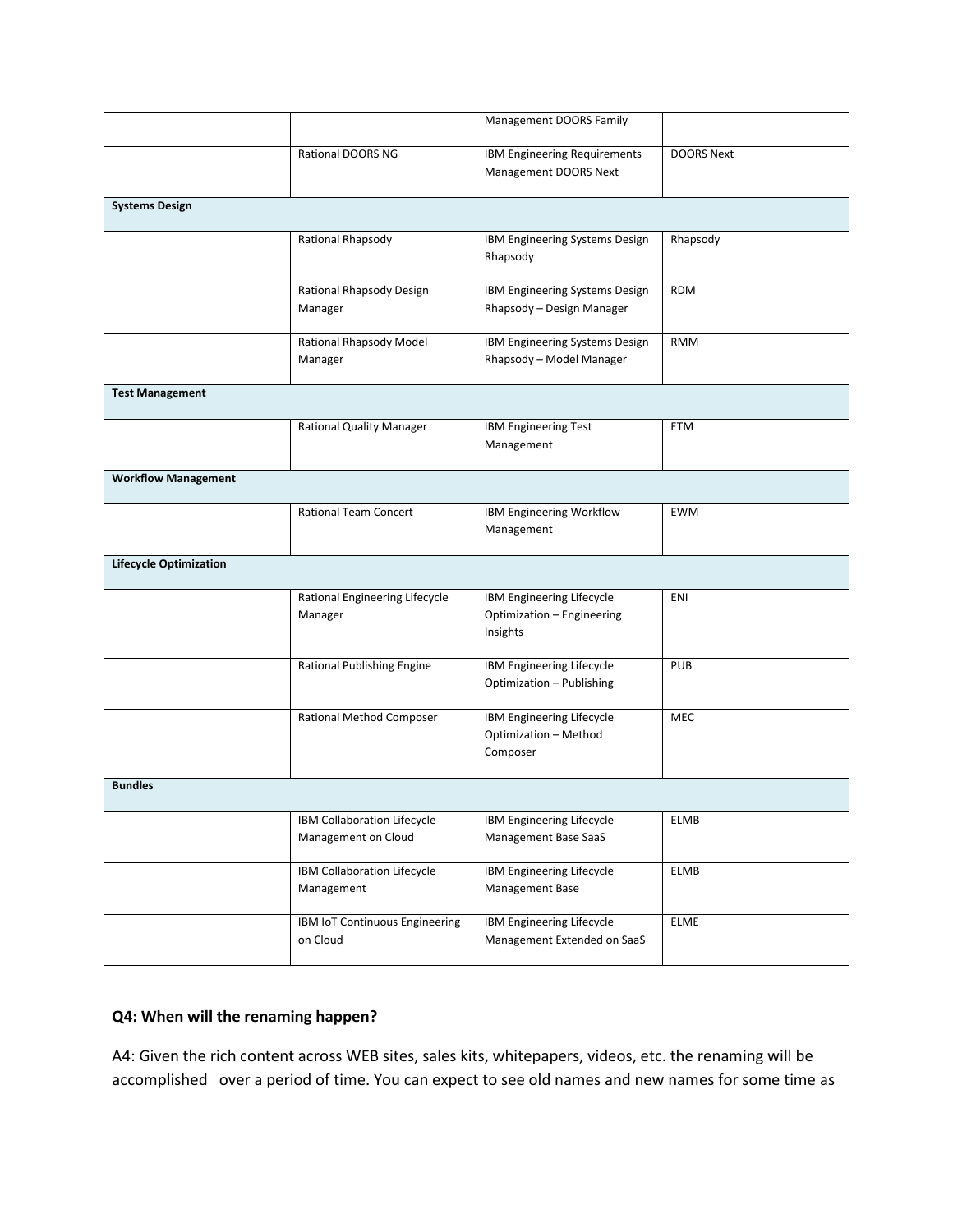the names are transitioned. IBM plans to communicate the renaming process broadly to insure there is as little confusion as possible.

#### **Q5: Are the products changing when the names change?**

A5: The naming alone is not changing the products, but these new names are being introduced in the next release of our products so there are new/expanding capabilities coming into market. These underlying IBM products are the same market leading engineering lifecycle management products. Customers that are using our existing offerings can use the new named products with confidence. The only difference between the old named products and new named products is that future enhancements will be introduced in the new named products.

#### **Q6: Once the new products are announced will the customer be able to order the old product name?**

A6: No, the new product name will use the same PID as the old product name. The customer will order the new named product, same PID, and can install the version of the product that matches their environment.

#### **Q8: Why are you keeping remnants of the old names in some of the new names?**

A8: IBM understands the name recognition of some of our products and the strength of the surrounding eco-system for these products. We purposely chose to rename our products in a manner that would reduce the renaming confusion as much as possible. I.E. Renaming Rational DOORS to IBM Engineering Requirements Management DOORS clearly identifies the functionality of the product being requirements management while identifying it heritage as DOORS.

#### **Q9: How will these new names be introduced?**

A9: The new names will officially be introduced through the normal IBM announcement process. Over time you will see the new names used in collateral as we update WEB sites, sales kits, whitepapers, etc.

#### **Q10: Will licensing terms or prices changed because of the new names?**

A10: No, pricing and licensing terms will not change due to the new names.

## **Q11: With the name Engineering Lifecycle Management is IBM focusing on product engineering vs software engineering?**

A11: IBM is focused on both product and software engineering management.

#### **Q12: Is IBM going to stop using the Rational brand?**

A12: IBM is going to stop using the Rational brand for the products sold as part of the IBM Engineering Lifecycle Management portfolio. Other Groups in IBM may continue to sell other products using the Rational brand, please refer to the table above for the products changing names.

#### **Q13: How will the naming be accommodated in the Software Licensing Agreement?**